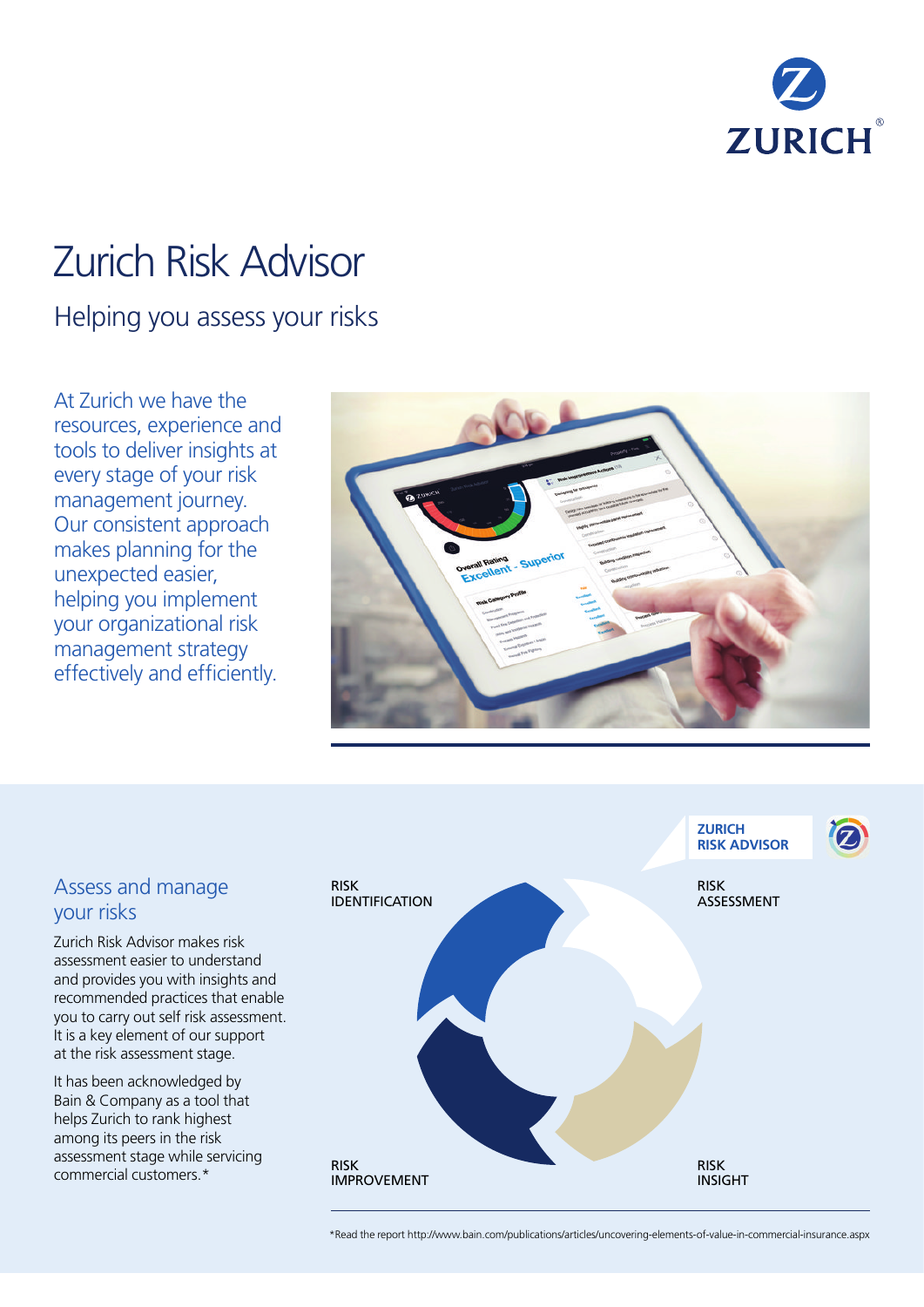#### Empowering your entire risk management strategy

#### **With Zurich Risk Advisor you can:**

- carry out risk assessments, using Zurich's tried-and-tested risk grading methodology. Currently you can perform fire and employers liability risk assessments\*
- view your own and Zurich Risk Engineering risk assessments on My Zurich
- prioritize risk improvement actions by seeing their impact on your risk grading
- share your self risk assessment reports with key risk stakeholders by email
- access recommended practices, risk insights and industry benchmarks
- capture and document the outcomes of Zurich's Hazard Analysis methodology.

\* Status May 2018, we are continuing to add new assessment types, find out more on www.zurich.com/ZRA



## Complete picture of your fire risks



| Full       | Light      |
|------------|------------|
| assessment | assessment |
|            |            |

| Brainstorming hazard<br>scenarios                   |
|-----------------------------------------------------|
| Generating a risk profile                           |
| Setting tolerance boundaries                        |
| Devising a plan of prioritized<br>risk improvements |

*Identify hazards and analyze risk in a quantitative manner.* 

*We recommend that trained Zurich Hazard Risk Analysis facilitators lead the team through analysis process.*

| The construction<br>of buildings       | Υ | Υ |
|----------------------------------------|---|---|
| Hot work<br>management programs        | Υ | Υ |
| Fixed fire detection<br>and protection | Υ | Υ |
| Utility and incidental<br>hazards      | Υ | N |
| Process hazards                        | Υ | Υ |
| <b>External exposures</b><br>and arson | Υ | N |
| Manual fire fighting                   | Υ | Υ |

*Assess your company's fire risks across the globe by choosing a full or light risk assessment covering the above categories.*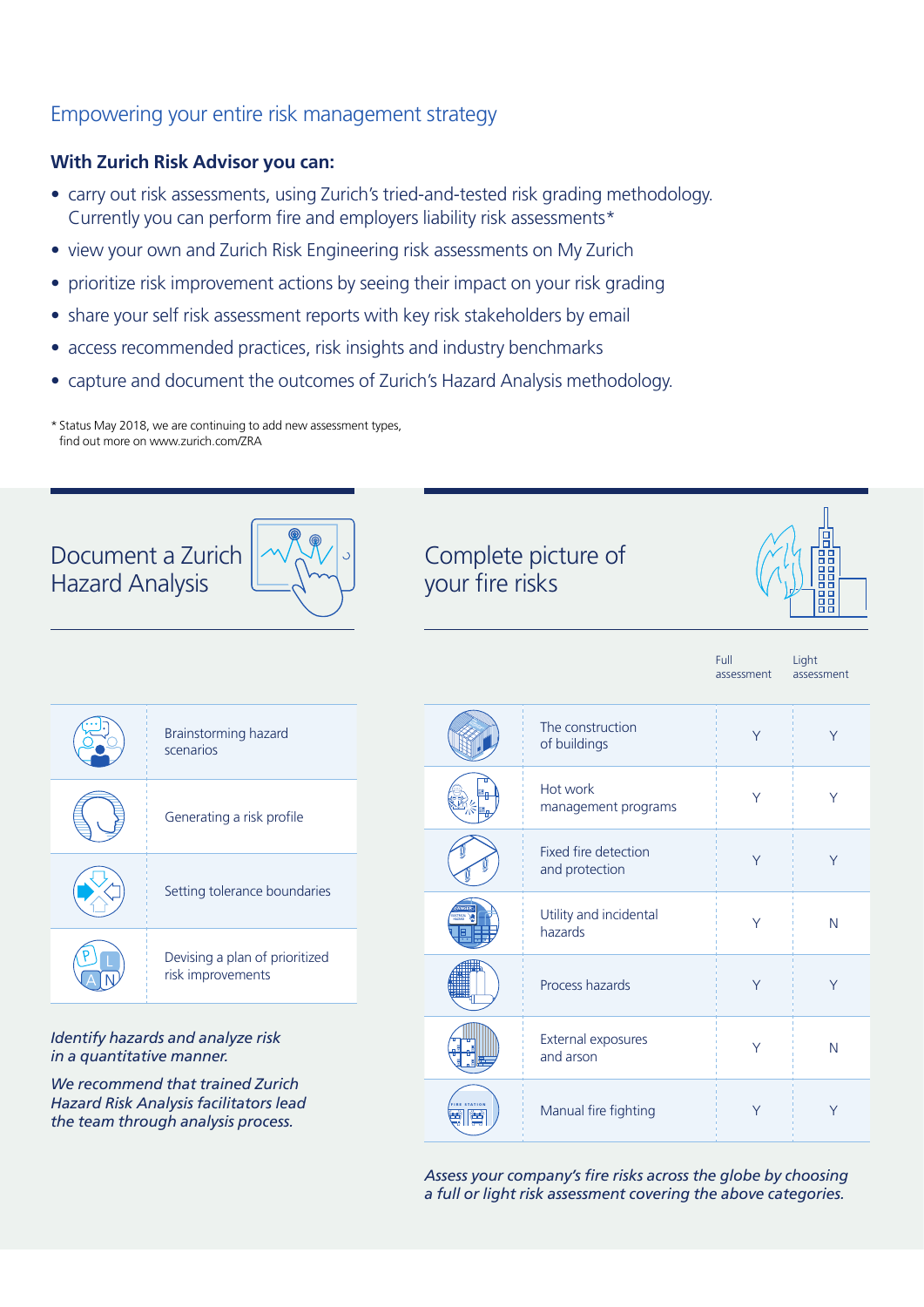#### Optimize your risk improvement actions

Zurich Risk Advisor is a unique digital platform that provides a suite of self-service risk engineering tools. Using Zurich Risk Advisor can give you powerful insights across your risk value chain that further enable you to get the most from your risk improvement actions and budget.

#### Better informed decisions around risk improvement actions

With the *"What if"* functionality see the difference between the existing risk status – *"As Is"* – and how it's expected *"To Be"*. Use the tool to see how different risk improvement actions (RIA) could impact your overall risk grading and access best practice risk insights under the "What If" Risk Factors section.

#### All your risk assessment data at one place of your choice – Zurich Risk Advisor or My Zurich

Regardless if the risk assessment was performed by Zurich employees or another person, you will be able to see all of them in one place.

My Zurich customers should choose the 'Use My Zurich Login' option when using the App so that it can be shared with Zurich and displayed in My Zurich.

### Complete picture of your employers liability risks

|                                                   | Full<br>assessment | Light<br>assessment |
|---------------------------------------------------|--------------------|---------------------|
| Your health and safety<br>management system       | Υ                  | Υ                   |
| Your commitment and<br>culture for managing risks | Υ                  | Υ                   |
| Safety risks in<br>your organization              | Υ                  | N                   |
| Health risks in<br>your organization              | Υ                  | N                   |
| Claims defensibility<br>in your organization      | Υ                  | N                   |

*Assess your employers liability risks across the globe by choosing a full or light risk assessment covering the above categories.*



#### Experience Zurich Risk Advisor

Why not experience the benefits of Zurich Risk Advisor for yourself? It's available both on iOS and Android **or at www.zurich.com/ zurich-risk-advisor**